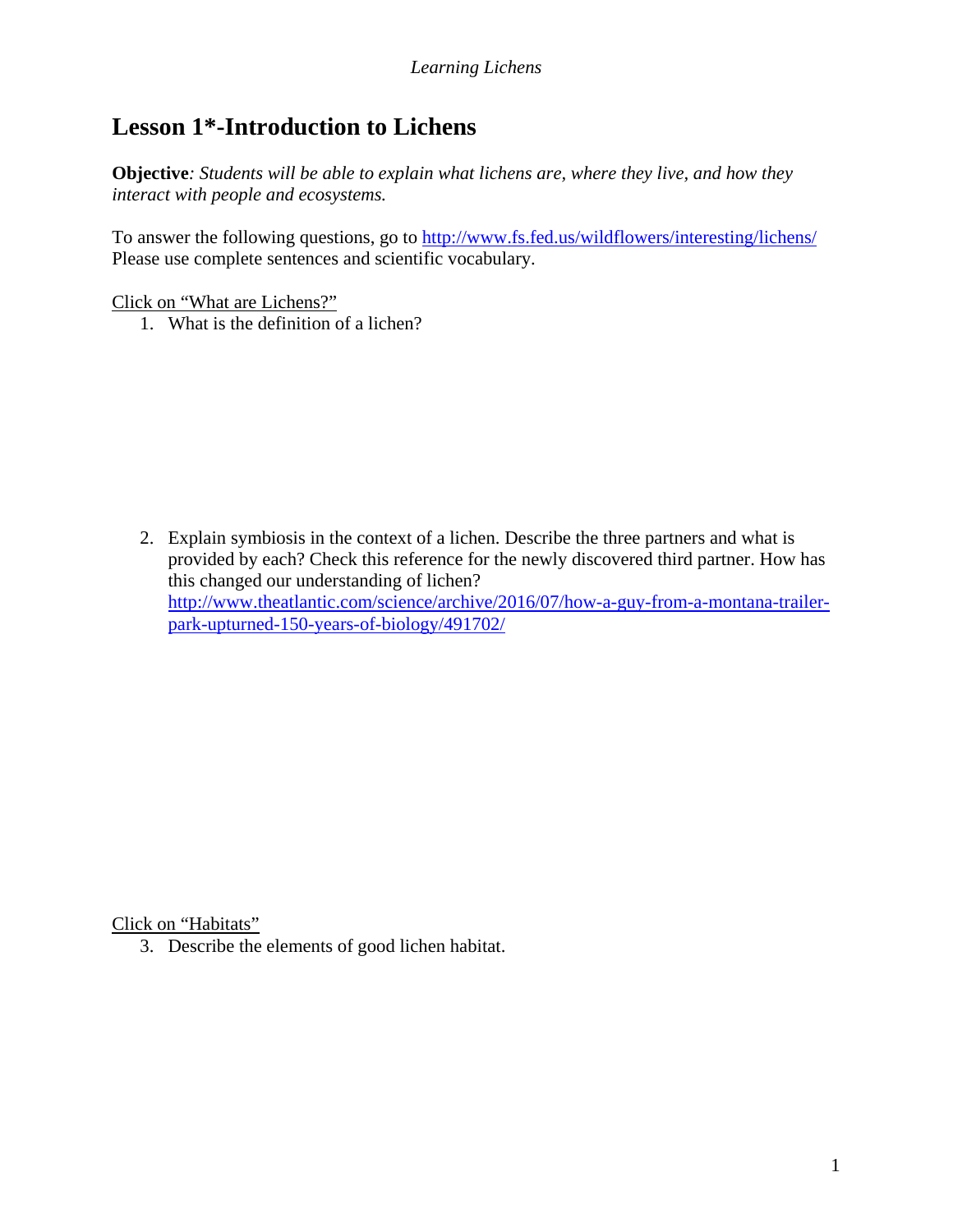*Learning Lichens*

4. On what substrates can lichen grow and how are lichens well adapted for these substrates?

Click on "Importance"<br>5. How can air pol

5. How can air pollution affect lichens and why is that important for us?

6. For what other conditions can lichen serve as a bioindicator or biomonitor? (see Hinds, p.28-31)